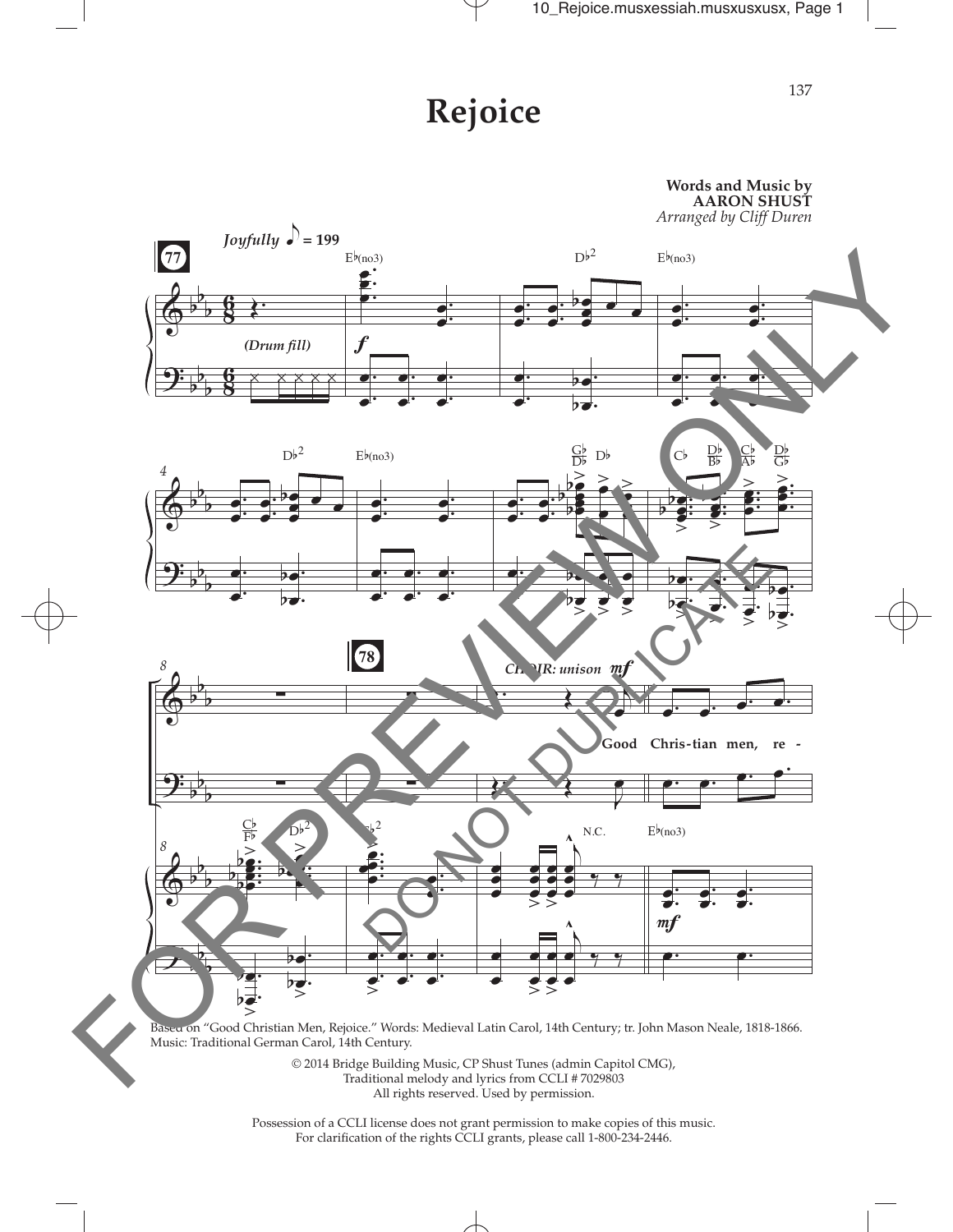

 $\overline{\phantom{a}}$ 

 $\mathcal Y$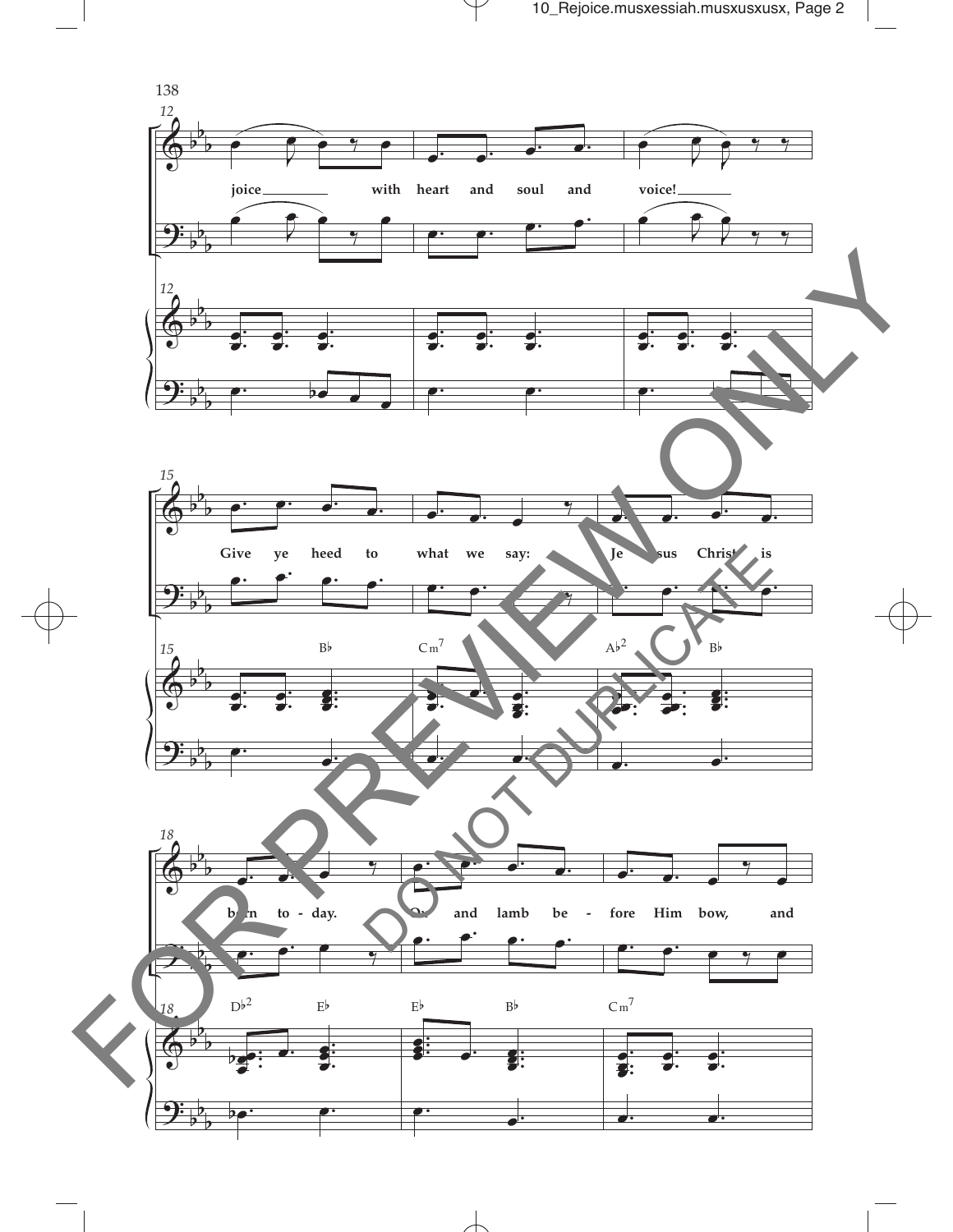

 $\mathcal V$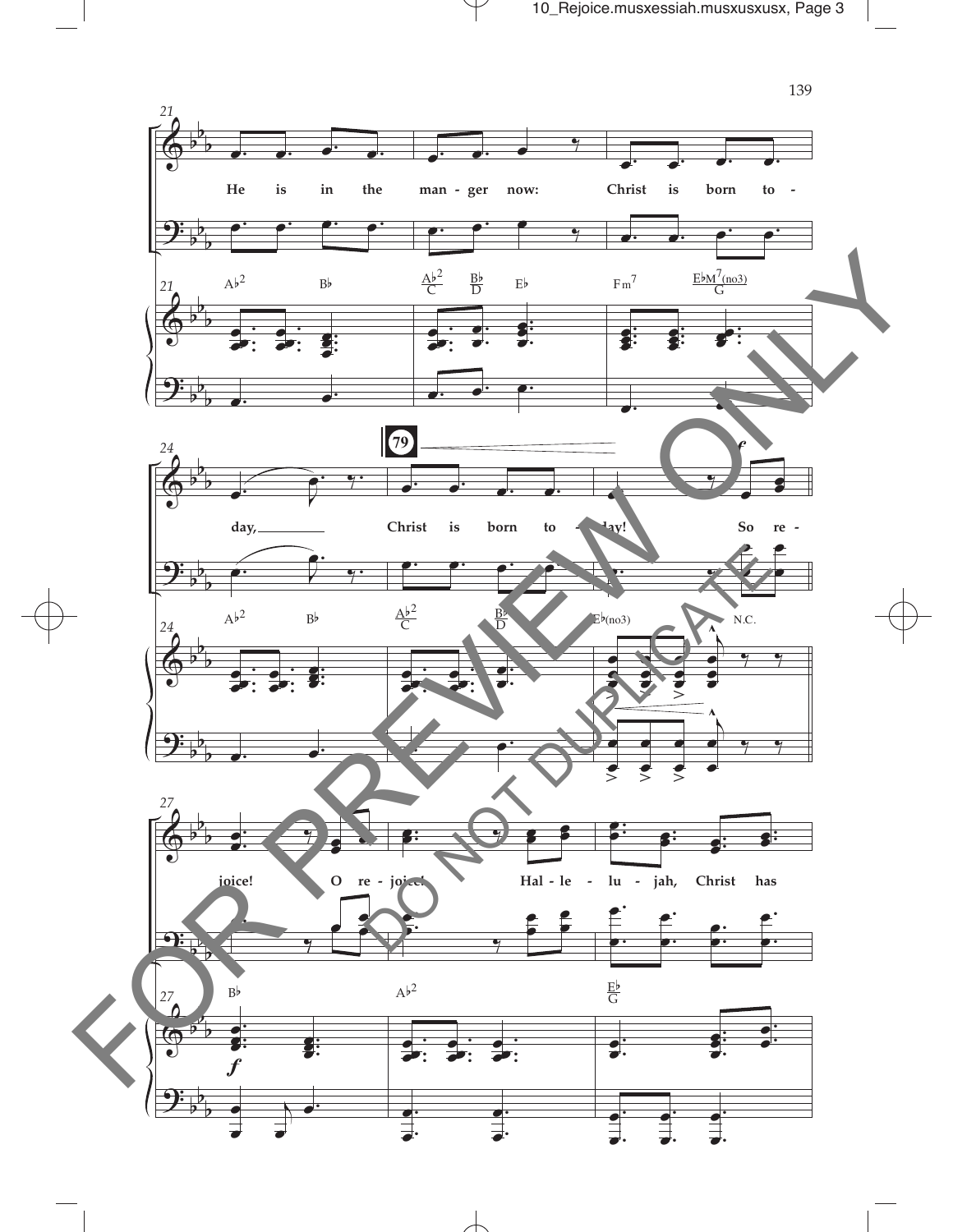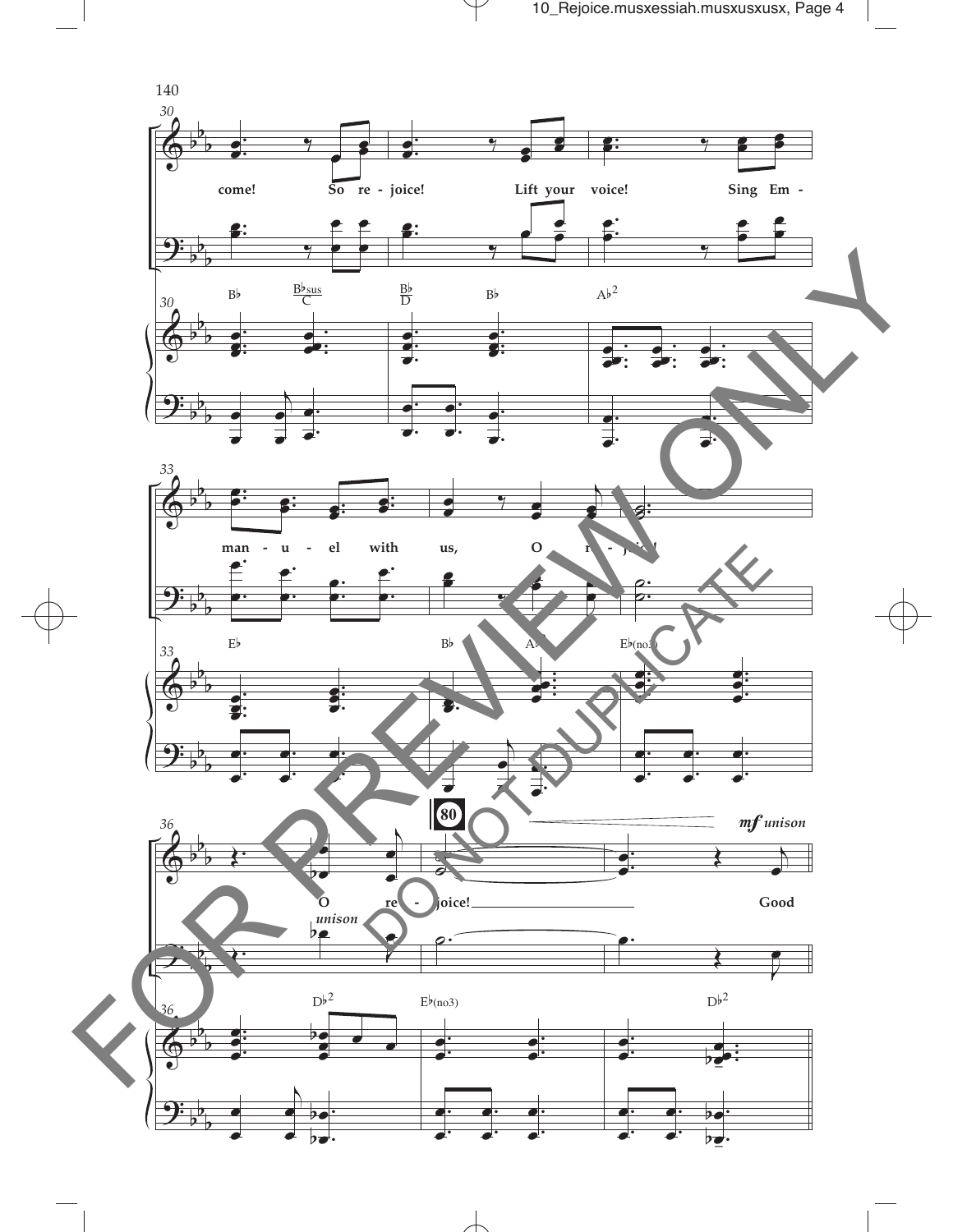

 $\mathcal Y$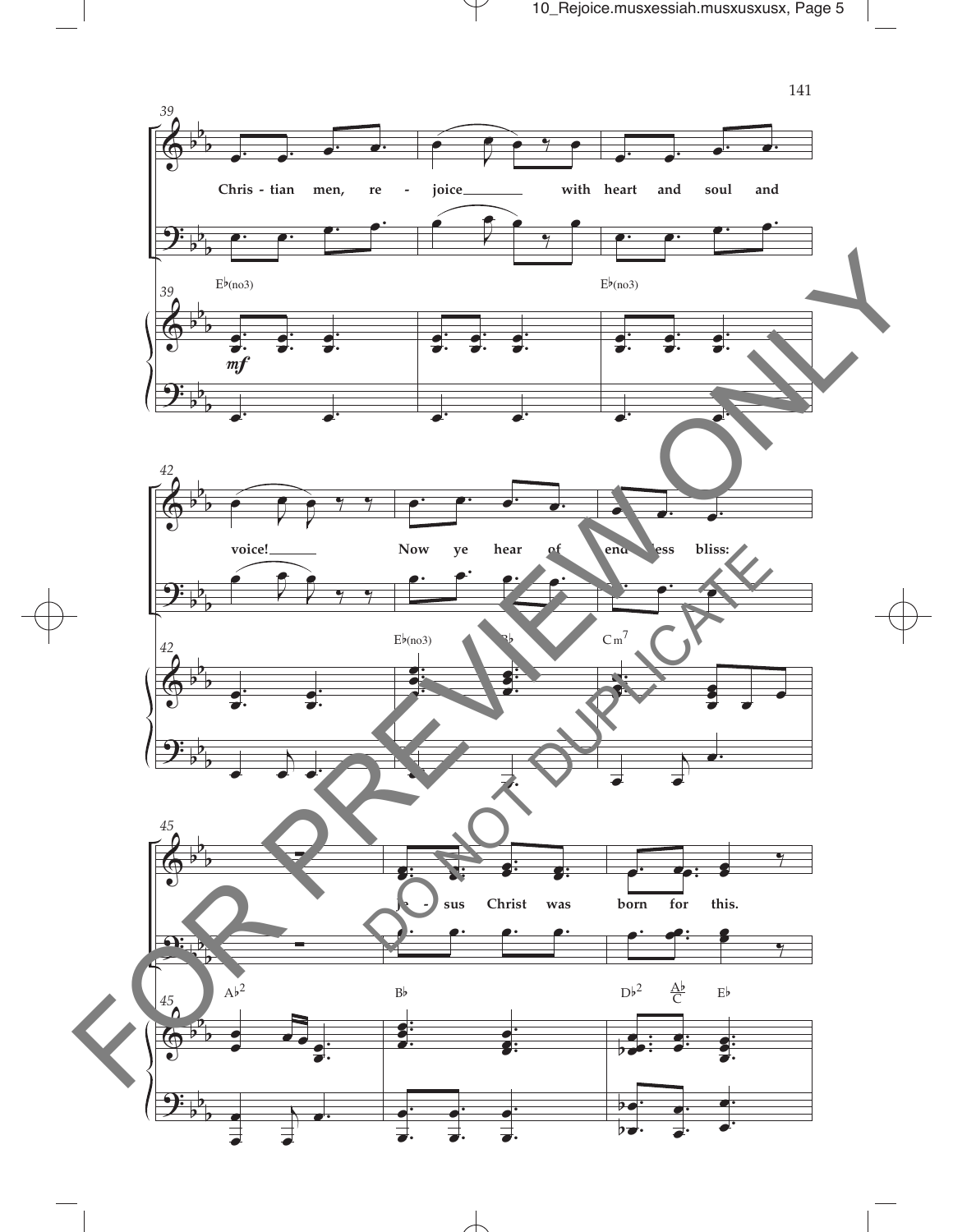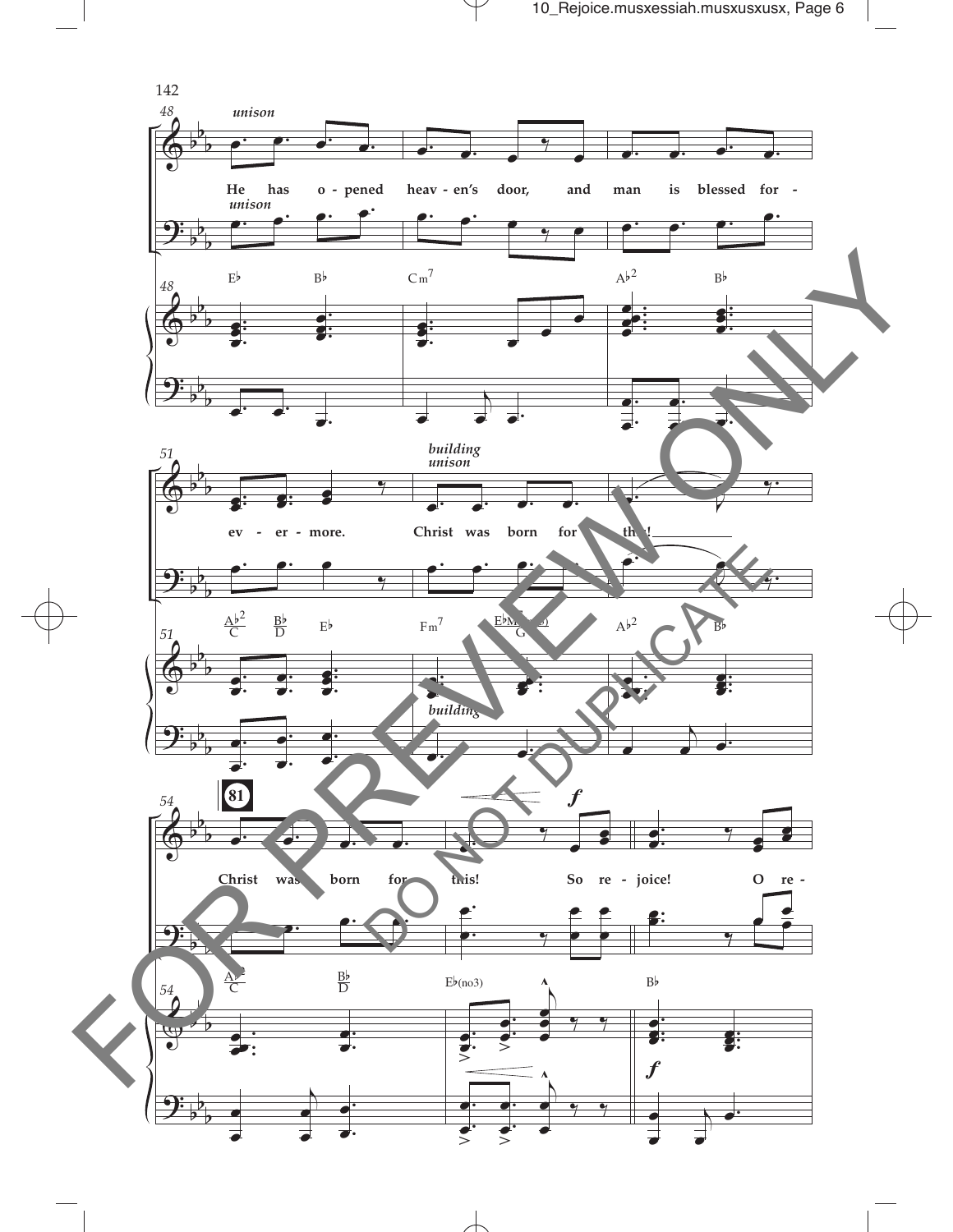

 $\overline{\phantom{a}}$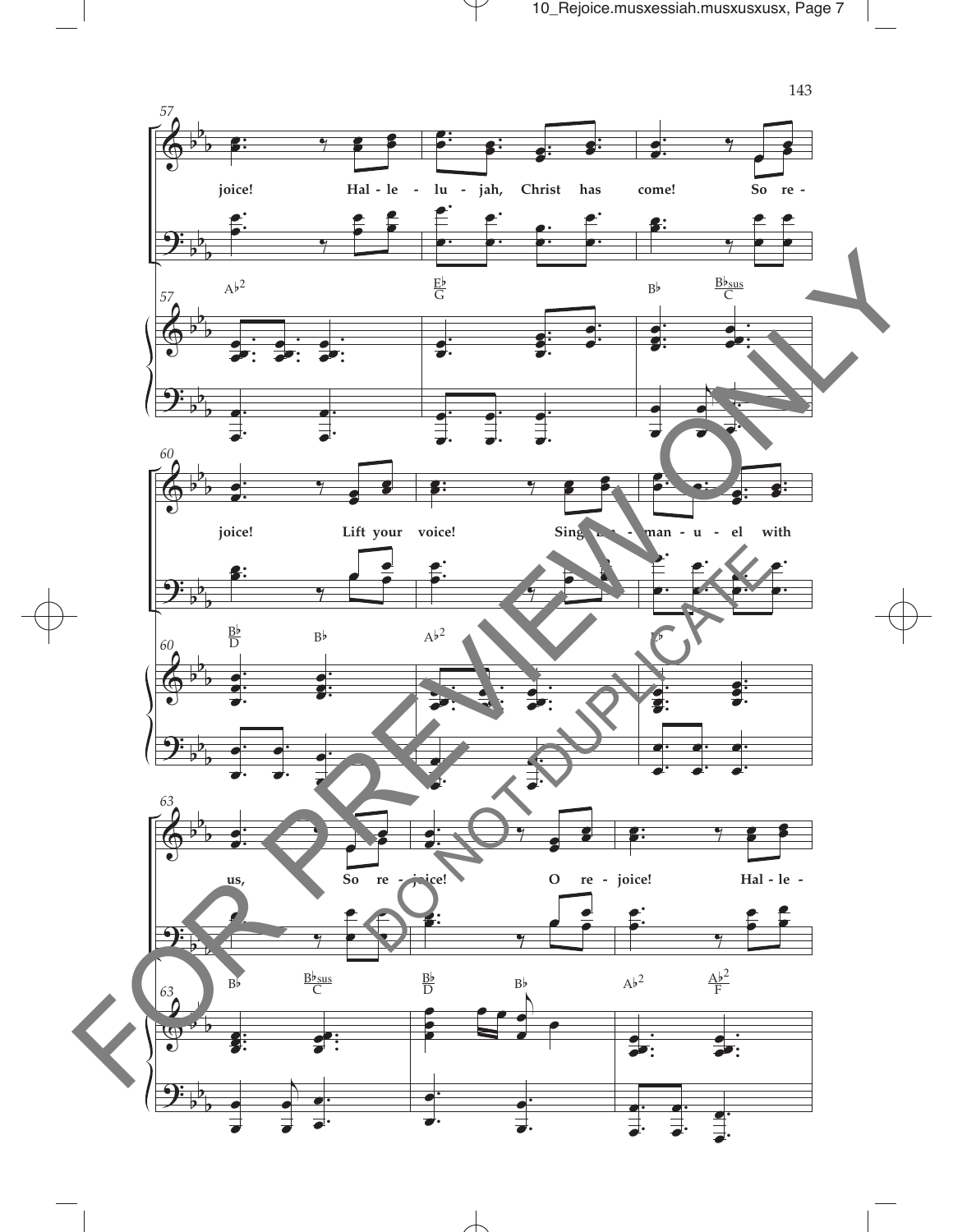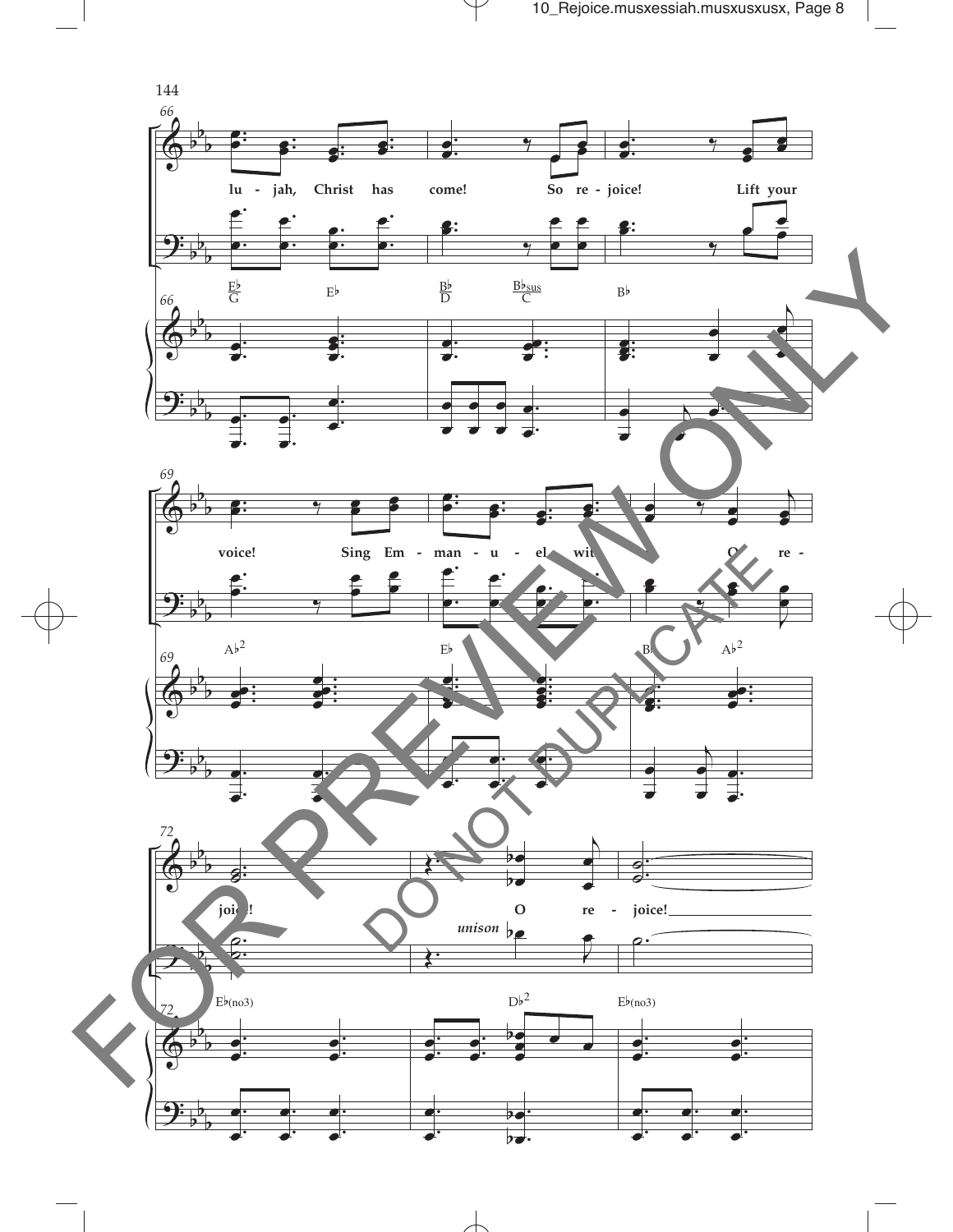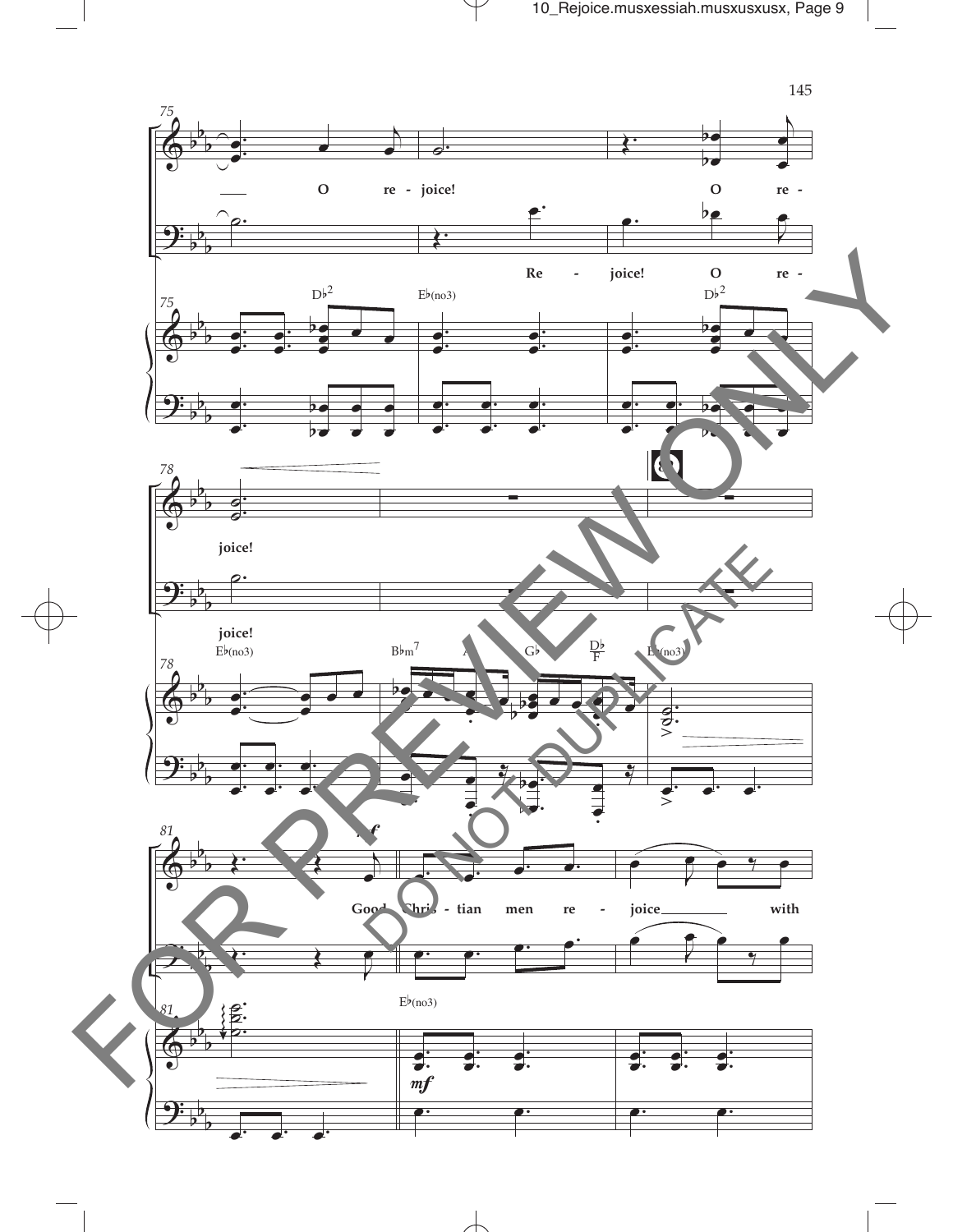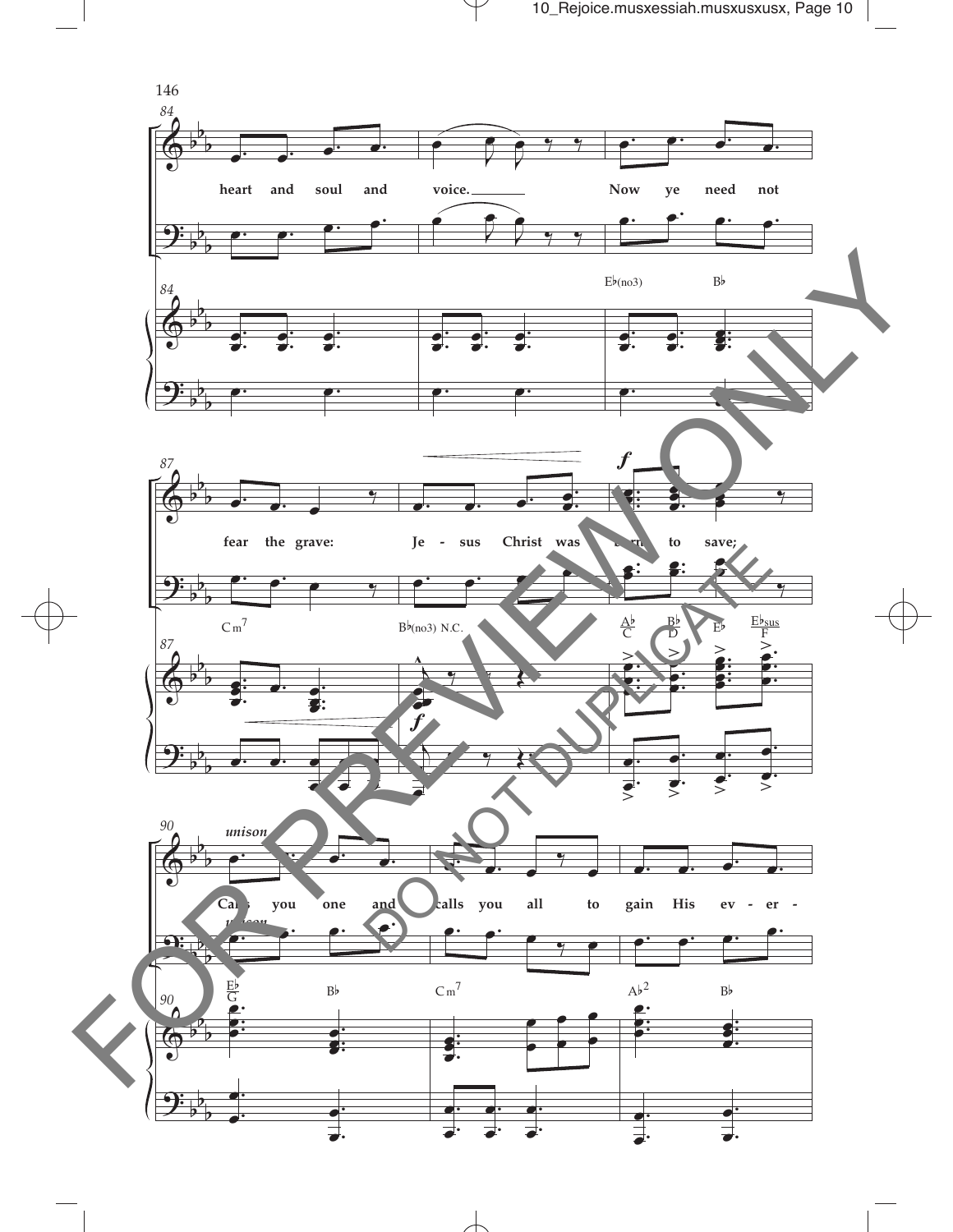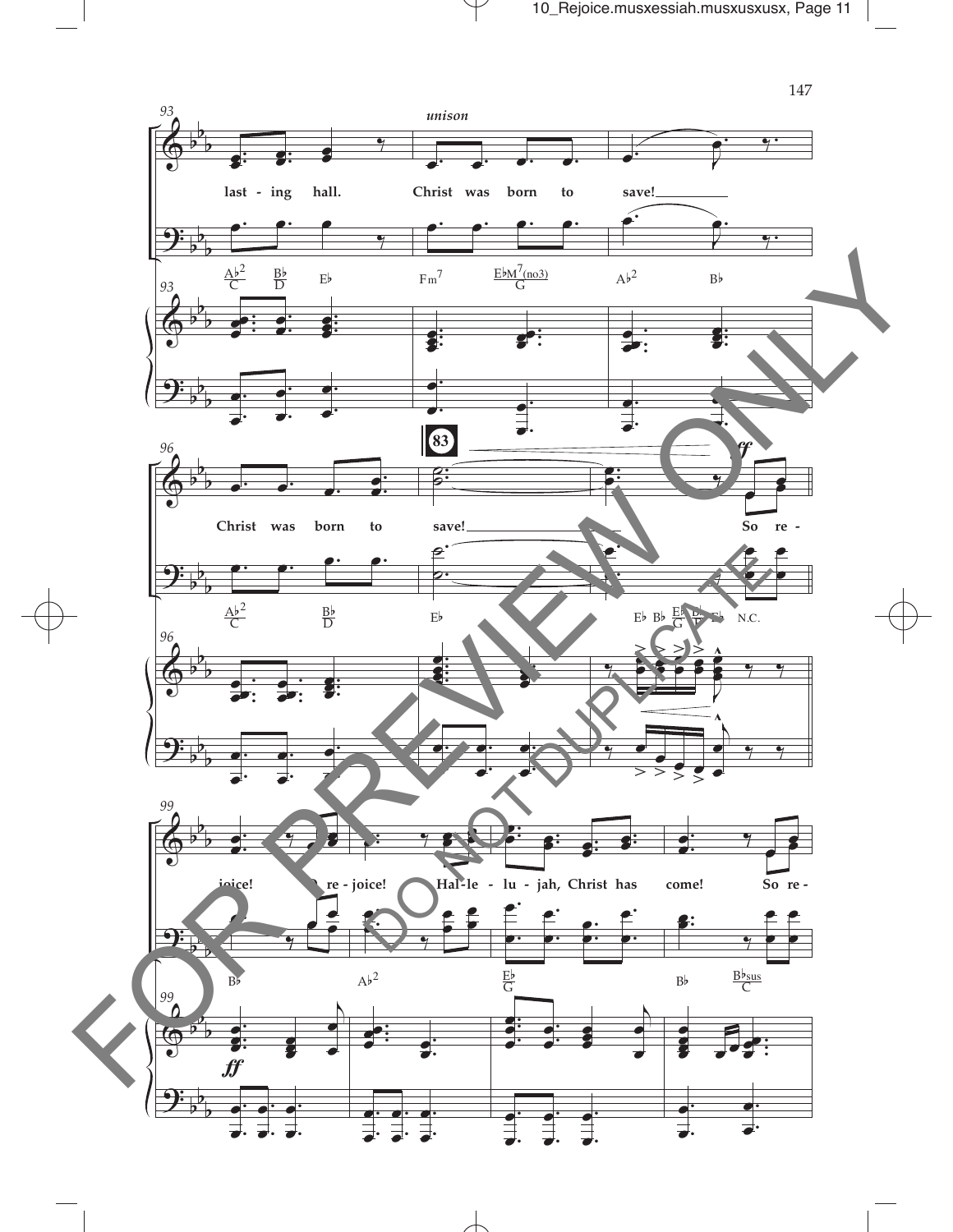

 $\overline{\phantom{a}}$